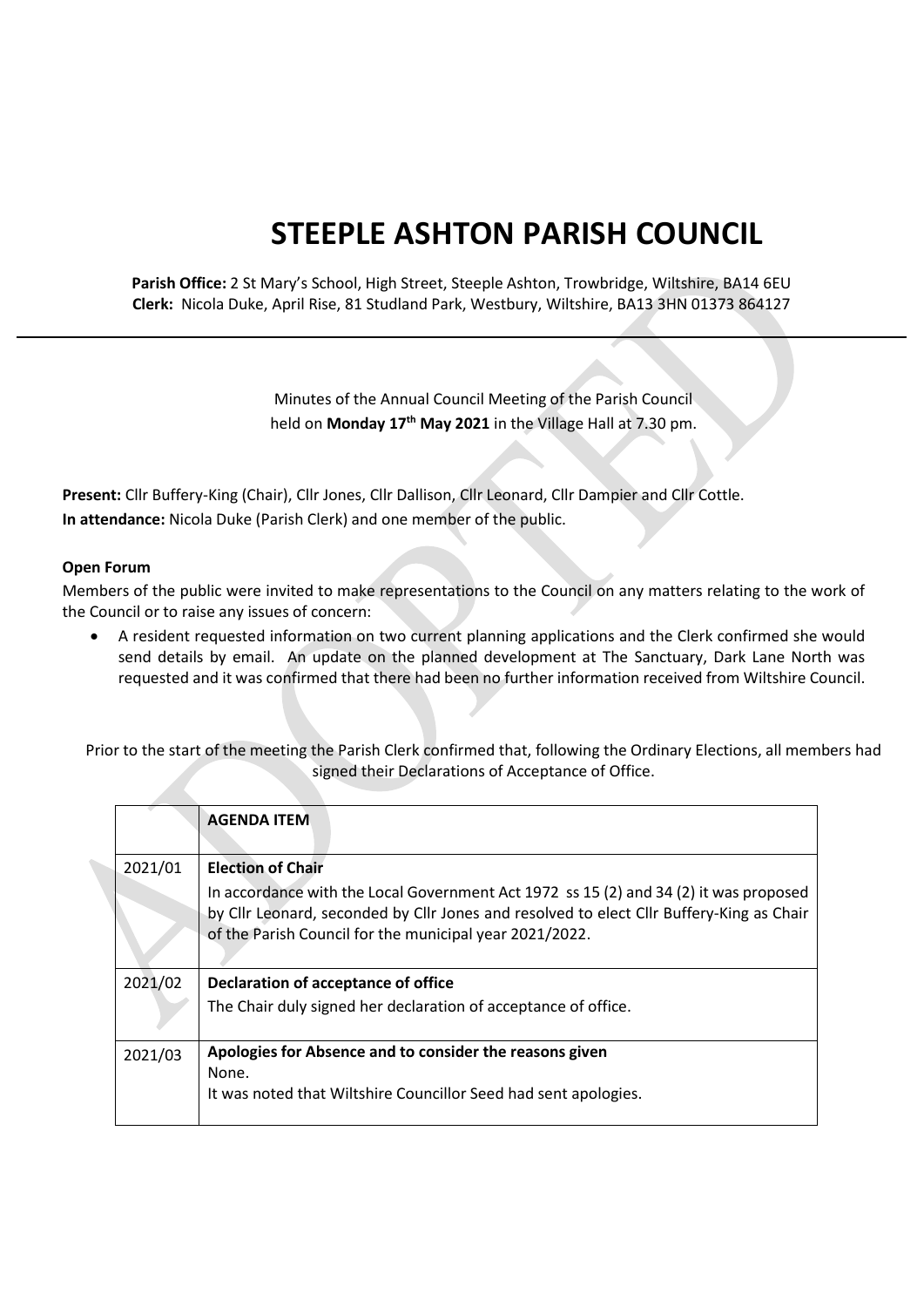| 2021/04<br>2021/05 | <b>Election of Vice-Chair</b><br>In accordance with the Local Government Act 1972 ss 15 (6) and 34 (6) it was proposed<br>by Cllr Jones, seconded by Cllr Dampier and resolved to elect Cllr Leonard as Vice-Chair<br>of the Parish Council for the municipal year 2021/2022.<br><b>Declaration of Acceptance of Office</b><br>The Vice-Chair duly signed his declaration of acceptance of office.                                                                                                                                                                                                                                                                                                                                                                                                                                                                                                                                                                                                            |
|--------------------|---------------------------------------------------------------------------------------------------------------------------------------------------------------------------------------------------------------------------------------------------------------------------------------------------------------------------------------------------------------------------------------------------------------------------------------------------------------------------------------------------------------------------------------------------------------------------------------------------------------------------------------------------------------------------------------------------------------------------------------------------------------------------------------------------------------------------------------------------------------------------------------------------------------------------------------------------------------------------------------------------------------|
|                    |                                                                                                                                                                                                                                                                                                                                                                                                                                                                                                                                                                                                                                                                                                                                                                                                                                                                                                                                                                                                               |
| 2021/06            | <b>Declarations of Interest and Dispensations to Participate</b><br>None. The Clerk confirmed that she would send details of how to complete the online<br>Register of Interests once these had been received from Wiltshire Council.                                                                                                                                                                                                                                                                                                                                                                                                                                                                                                                                                                                                                                                                                                                                                                         |
| 2021/07            | <b>Parish Council Elections 2021</b><br>a) Following the Ordinary Elections, it was noted that the Council had three vacant<br>seats. Following debate it was proposed by Cllr Leonard, seconded by Cllr<br>Dampier and resolved to proceed with a co-option process. It was agreed that<br>it would be useful to advertise information on the following:<br>a. Term of office and confirmation that councillors did not have to see out<br>the full term if their circumstances altered.<br>b. Commitment required and how being a councillor would fit in with full<br>time working.<br>The impact of a reduced Council on the delivery of projects in the<br>$\mathsf{C}$ .<br>parish.<br>b) Members considered the arrangements for a training programme for members<br>2021/2022 and agreed that the Clerk would deliver two in house training<br>sessions prior to the June and July meetings:<br>a. Session 1 - General Induction and Being a Good Councillor<br>b. Session $2$ – Finance and Planning |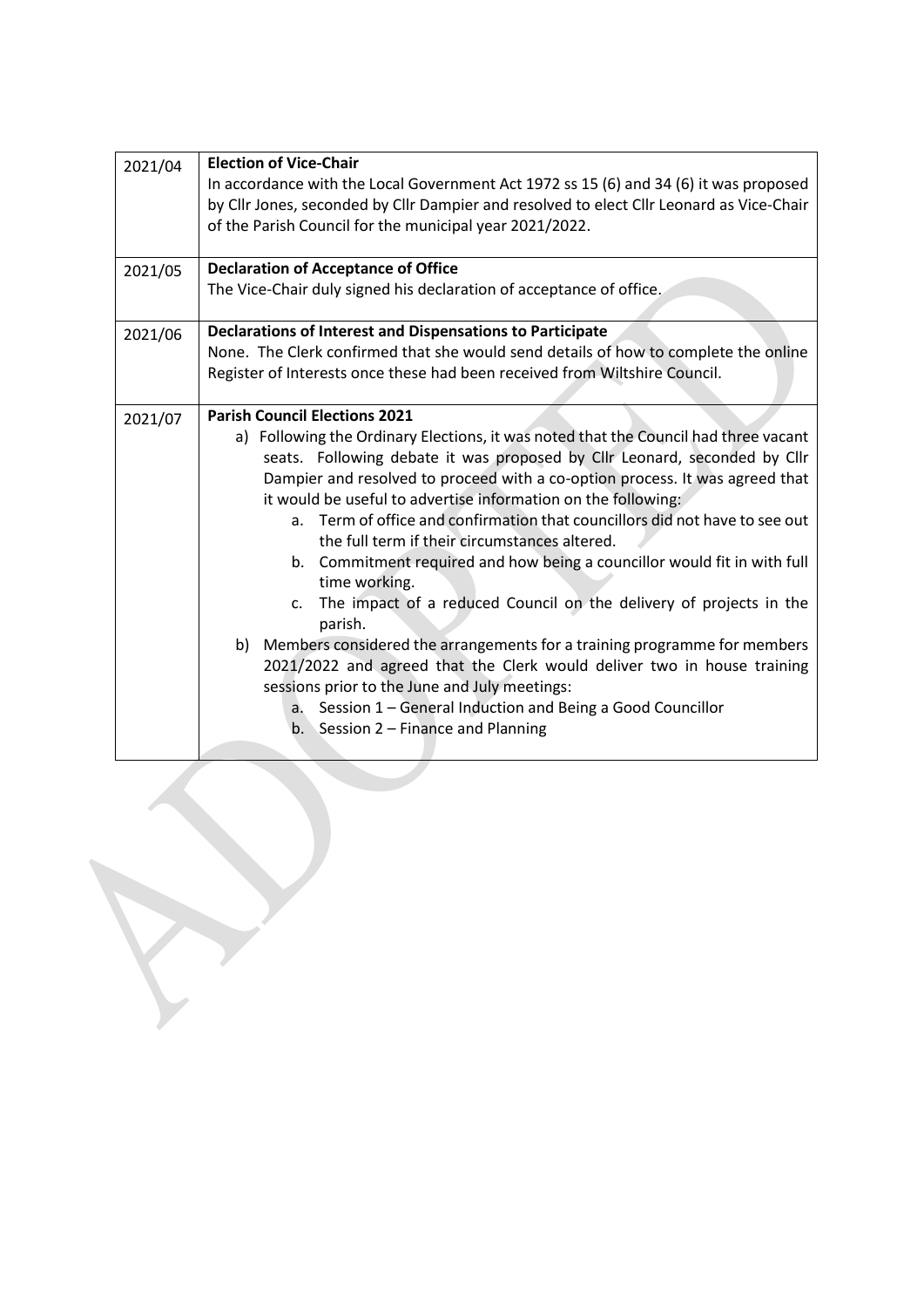| 2021/08 | <b>Parish Councillor Representatives</b>                                              |
|---------|---------------------------------------------------------------------------------------|
|         | Member portfolios and representation for 2021/2022 were agreed as listed:             |
|         | Highways and Parish Steward - Cllr Jones                                              |
|         | CATG - Cllr Jones                                                                     |
|         | CPT and Police Liaison - Cllr Cottle<br>$\bullet$                                     |
|         | Defibrillator checks - Mrs Lynda Beaven<br>$\bullet$                                  |
|         | Dog bag refills - Mrs Lynda Beaven                                                    |
|         | Emergency Plan - Parish Clerk                                                         |
|         | Facebook / Website - Parish Clerk<br>$\bullet$                                        |
|         | Footpaths - Cllr Cottle<br>$\bullet$                                                  |
|         | Friends of Steeple Ashton - no representative required<br>$\bullet$                   |
|         | Human Resources - Cllrs Buffery-King and Leonard<br>$\bullet$                         |
|         | Melksham Area Board - rotation according to agenda                                    |
|         | Model Railway Club key holder - Cllr Buffery-King (Cllr Jones in reserve)             |
|         | Newsletter - Parish Clerk<br>$\bullet$                                                |
|         | Planning - Cllr Dallison (Cllr Leonard to hand over)<br>$\bullet$                     |
|         | SID Project - Cllr Jones, Mr Dave Price and Mrs Lynda Beaven                          |
|         | St Mary's Building Management Committee - PC rep - Clerk to check need                |
|         | St Mary's Building Management Committee - tenant rep - Cllr Dampier<br>$\bullet$      |
|         | STASH - Cllr Buffery-King                                                             |
|         | Village Hall - representation not required                                            |
|         | Christmas Event Planning - to be determined at a later date                           |
|         | SAVE Climate Emergency Group - Cllr Leonard                                           |
|         |                                                                                       |
| 2021/09 | Parish Council Insurance 2021/2022                                                    |
|         | Members confirmed the insurance arrangements for 2021/2022, approving the             |
|         | renewal of the policy with Zurich Municipal in the amount of £1,116.15 (proposed Cllr |
|         | Buffery-King, seconded Cllr Leonard).                                                 |
|         |                                                                                       |
| 2021/10 | Parish Council banking arrangements 2021/2022                                         |
|         | The bank signatories for 2021/2022 were confirmed as Cllrs Leonard, Dampier, Cottle   |
|         | and Dallison.                                                                         |
|         |                                                                                       |

T